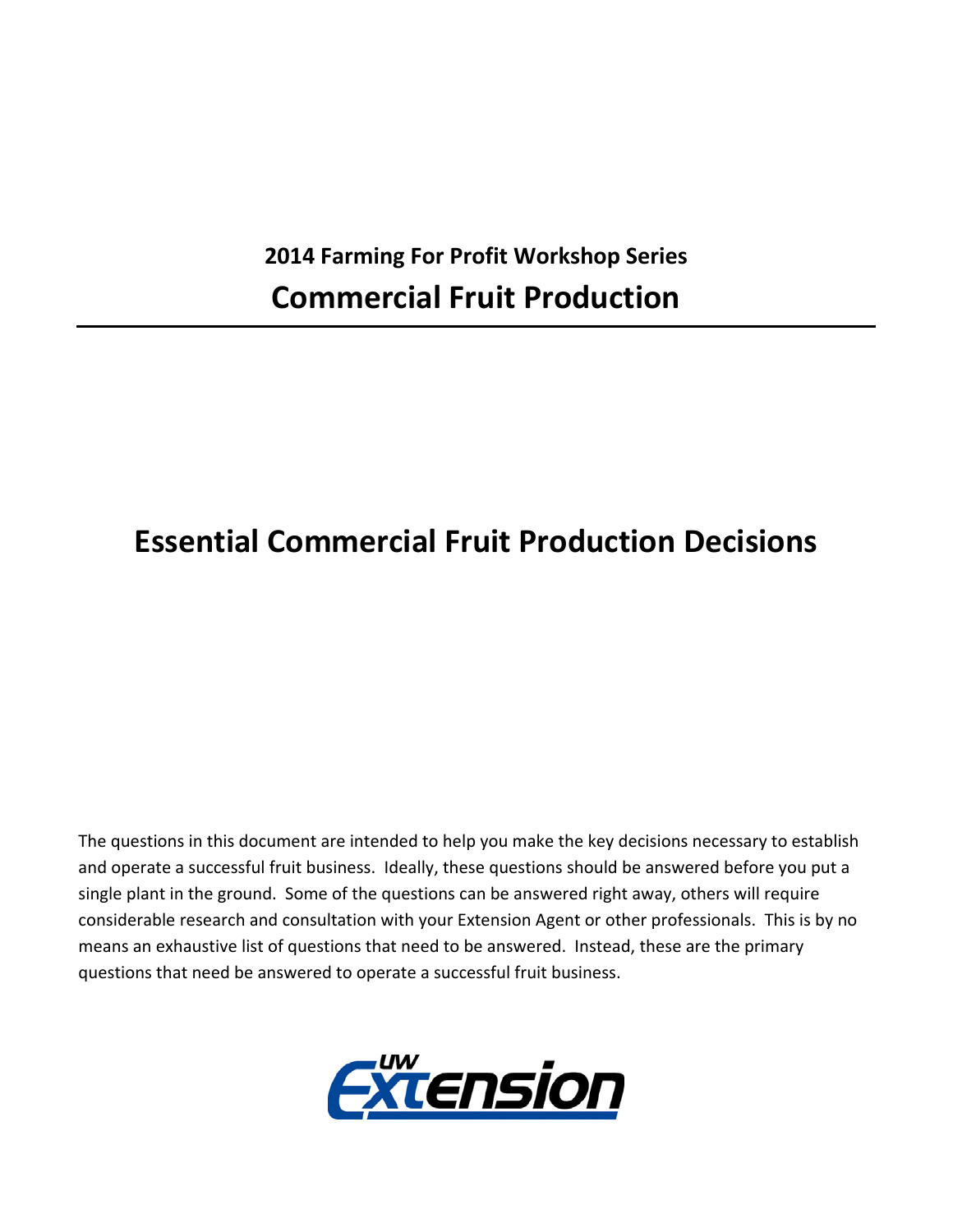## **Section 1. Commercial Fruit Production and You**

Successful commercial fruit production depends largely on you. How much time, energy, and money you are willing to put toward a fruit business will largely determine what kind of fruit business you can have. These questions are intended to help you envision a fruit business that works for you. The answers will also help your consultants and others you enlist do a better job helping you.

#### **1. Why are you growing fruit?**

Don't know As a hobby Fruit for my family To make money

**2. How many hours per week are you willing to spend on your fruit business?**

- **3. How many hours per week are required to operate your fruit business?**
- **4. When are you not available during the summer months? Vacations? Fishing?**
- **5. How much money do you want to make each year from your fruit business?**
- 6. How many pounds of fruit will you need to sell and at what price to make that much money?
- **7. In what year will you first harvest that many pounds?**
- **8. How many plants or row‐feet do you need to grow that much fruit?**
- **9. When will you harvest your first crop?**
- 10. How far in the red can you go? In other words, how much are you able or willing to invest in your fruit **operation for each of the years listed?**

| 2014 | 2015 | 2016 | 2017 | 2018 | 2019 | 2020 |
|------|------|------|------|------|------|------|
|      |      |      |      |      |      |      |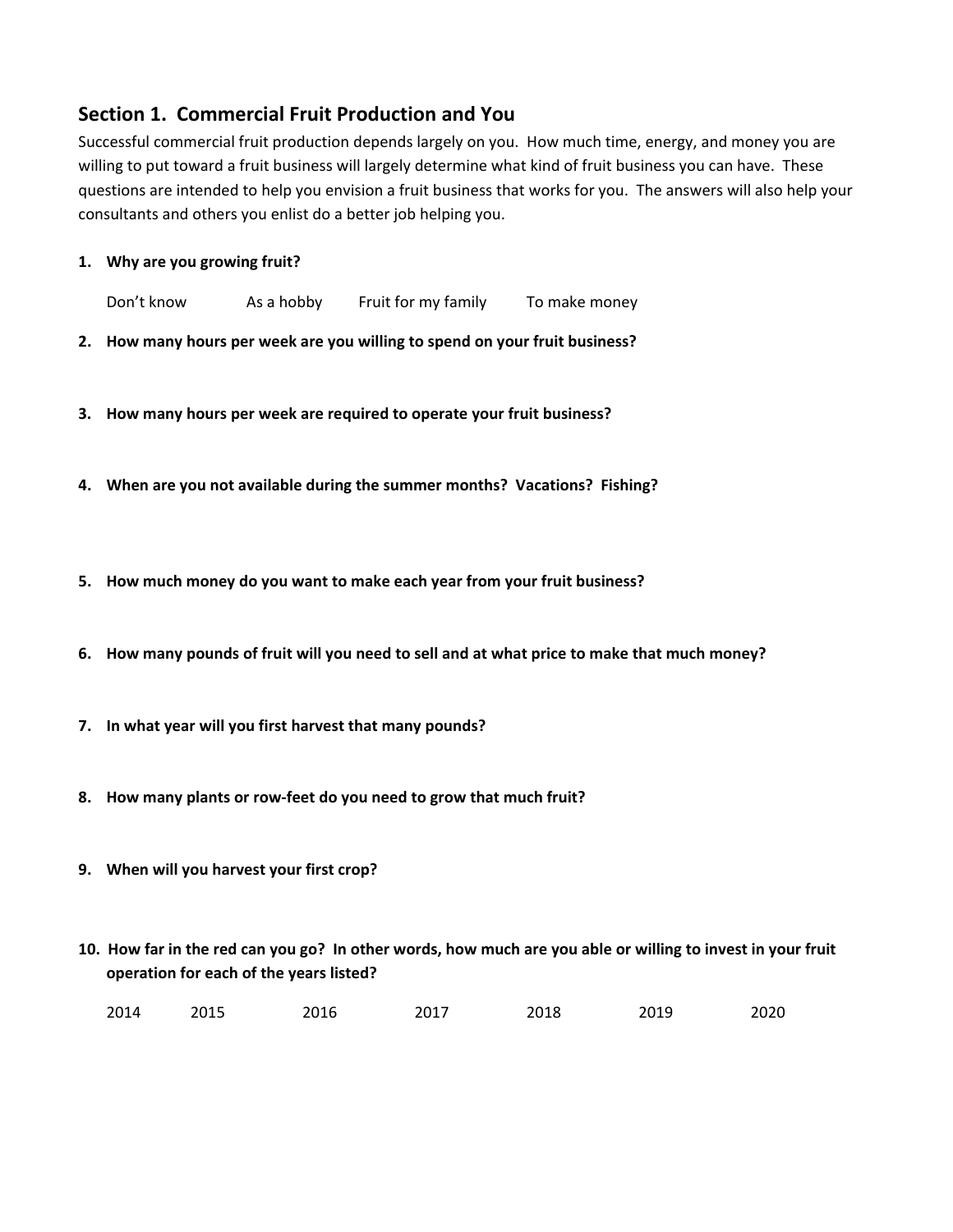## **Section 2. Site and Fruit Crop Selection**

Matching the right crop to the right site is crucially important to commercial fruit production. If you currently own property, first understand your site and then choose a crop. It's possible that your site isn't suitable for any fruit crop.

- **1. What is the slope of the field you will be planting in?**
- **2. What is the aspect of the field you will be planting in?**
- **3. What is the soil type?**
- **4. What are the pH, organic matter, phosphorus, and potassium levels?**
- **5. Is there ever standing water in your field? If so, how long does the ponding last?**
- **6. What fruit crop(s) do you want to grow?**
- **7. What fruit product(s) can you sell?**
- **8. What fruit crop(s) is best suited to your property?**
- **9. Do you have neighbors that will be concerned when you are spraying pesticides?**
- **10. Does local zoning allow you to grow and sell fruit from your property?**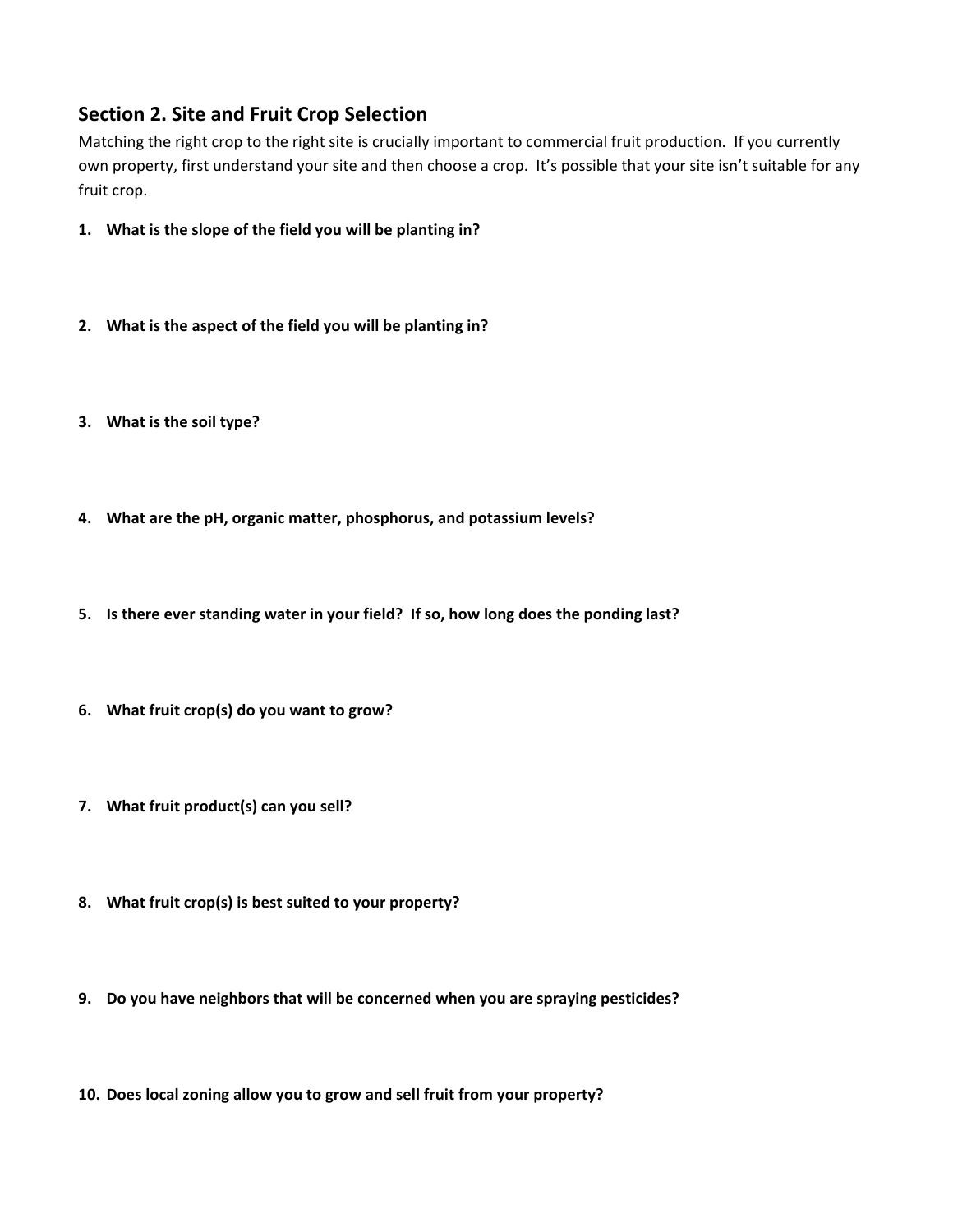## **Section 3. Essential Infrastructure**

Irrigation and post‐harvest handling are required for any fruit crop you might grow. As you develop a production plan for your specific crop you'll also need agricultural equipment and infrastructure to carry out the site preparation, planting, pruning, mulching, fertilizing, and harvesting specific to the crop.

- **1. How will you water your plants?**
- **2. How much water will your plants need in a drought year in gallons per day?**
- **3. What is the flow rate of your water supply?**
- **4. How will you remove field heat from your harvested fruit?**
- **5. How will you store your harvested fruit until it is sold?**
- 6. What equipment, if any, will you need to manage the soil (tractor, plow, rototiller, disk, seed drill, etc)?
- **7. What equipment, if any, will you need to control weeds (mower, sprayer, cultivators, etc.)?**
- **8. What equipment, if any, will you need for planting (auger, backhoe, plow, etc.)?**
- **9. What equipment, if any, will you need for installation of fencing, trellis, irrigation lines, etc.)?**

**10. Will you rent, borrow, trade, or purchase the equipment you need?**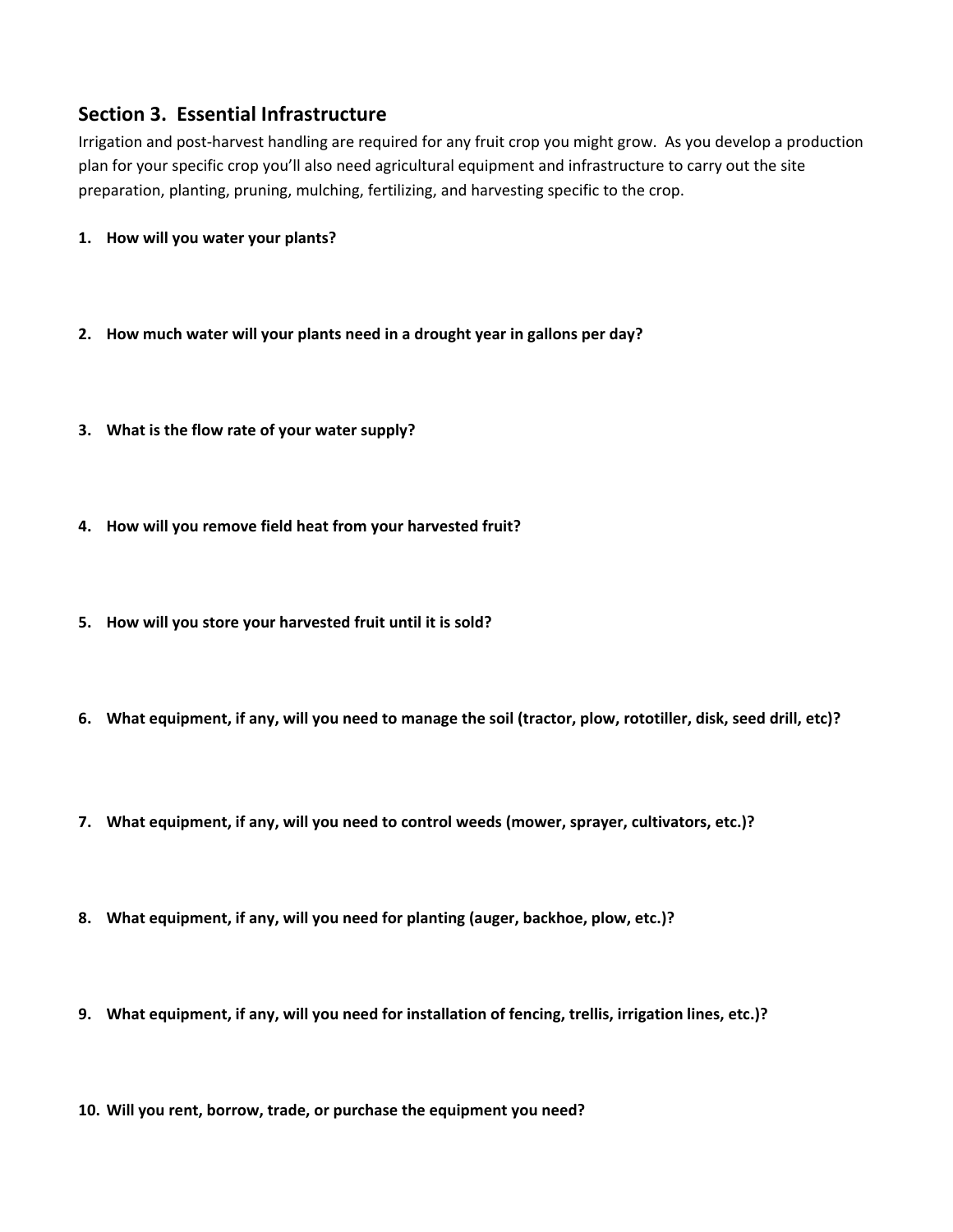## **Section 4. Pest Management**

Commercial fruit production requires pest management. If you aren't able to limit damage from deer, birds, insects, and disease you will never make money. These questions are just a start to those you'll have to answer as you develop a pest management plan specific to your operation.

- **1. How will you prevent deer from eating your plants?**
- **2. How will you prevent birds from eating your crop?**
- **3. How will you prevent raccoons and other wildlife from eating your crop?**
- **4. What are the major insect and disease pests that will affect your fruit crop(s)?**

#### **5. What is your preferred pest management program?**

| Wing it | Broad-spectrum pesticides | IPM | IPM with only organic pesticides |
|---------|---------------------------|-----|----------------------------------|
|         |                           |     |                                  |

#### **6. What equipment will you use to apply pesticides?**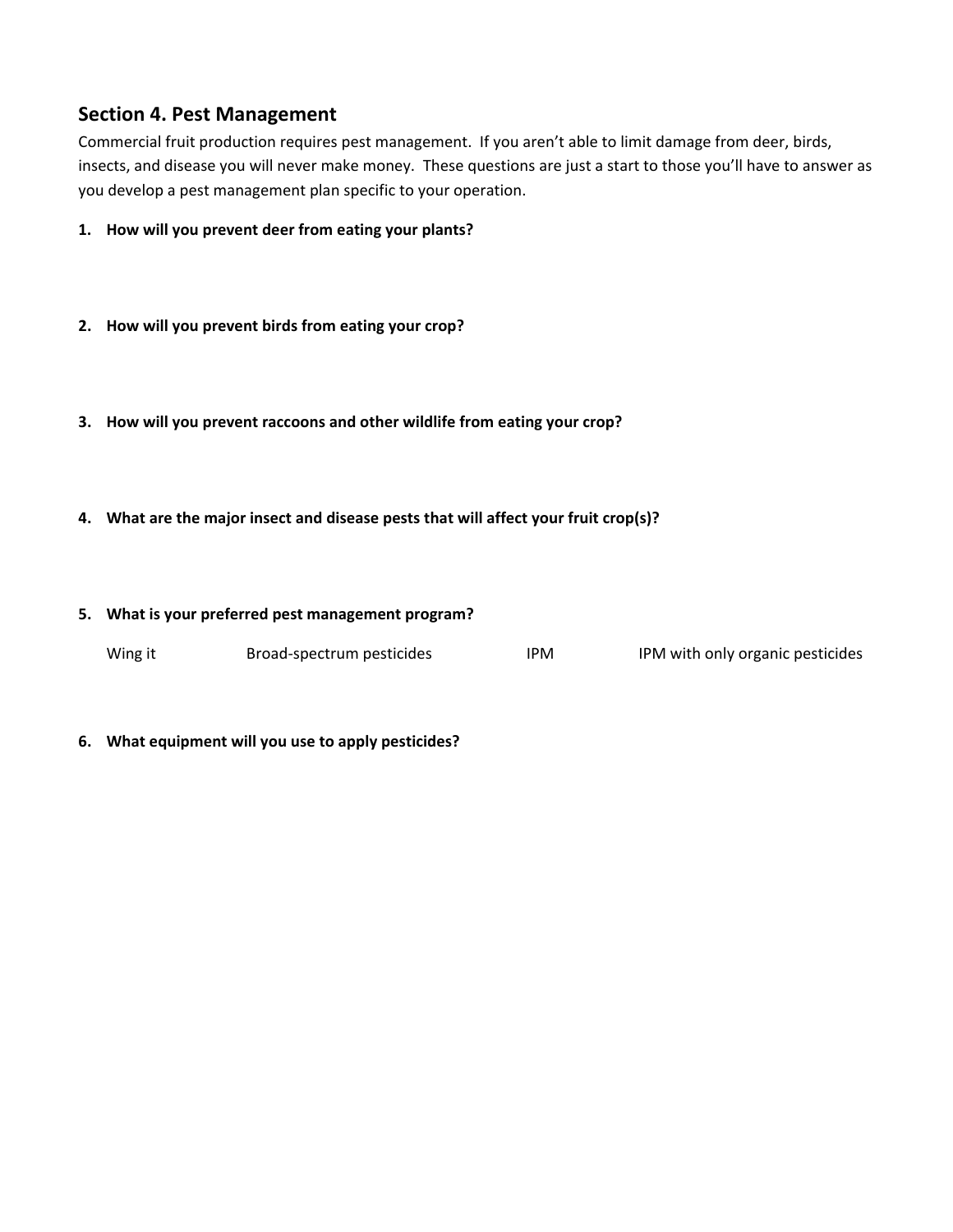## **Section 5. Marketing**

Don't bother growing a crop unless you can eat it or sell it. Here are some basic questions to answer before you plant.

- **1. What are your target markets?**
- **2. What fruits and in which form will you sell to your target markets?**
- 3. How much of each fruit can you sell to each of your target markets? How do you know?
- **4. How will you package your fruit for sale to the customer?**
- **5. How much will you charge for your fruit?**
- **6. What licenses do you need, if any, to sell your fruit?**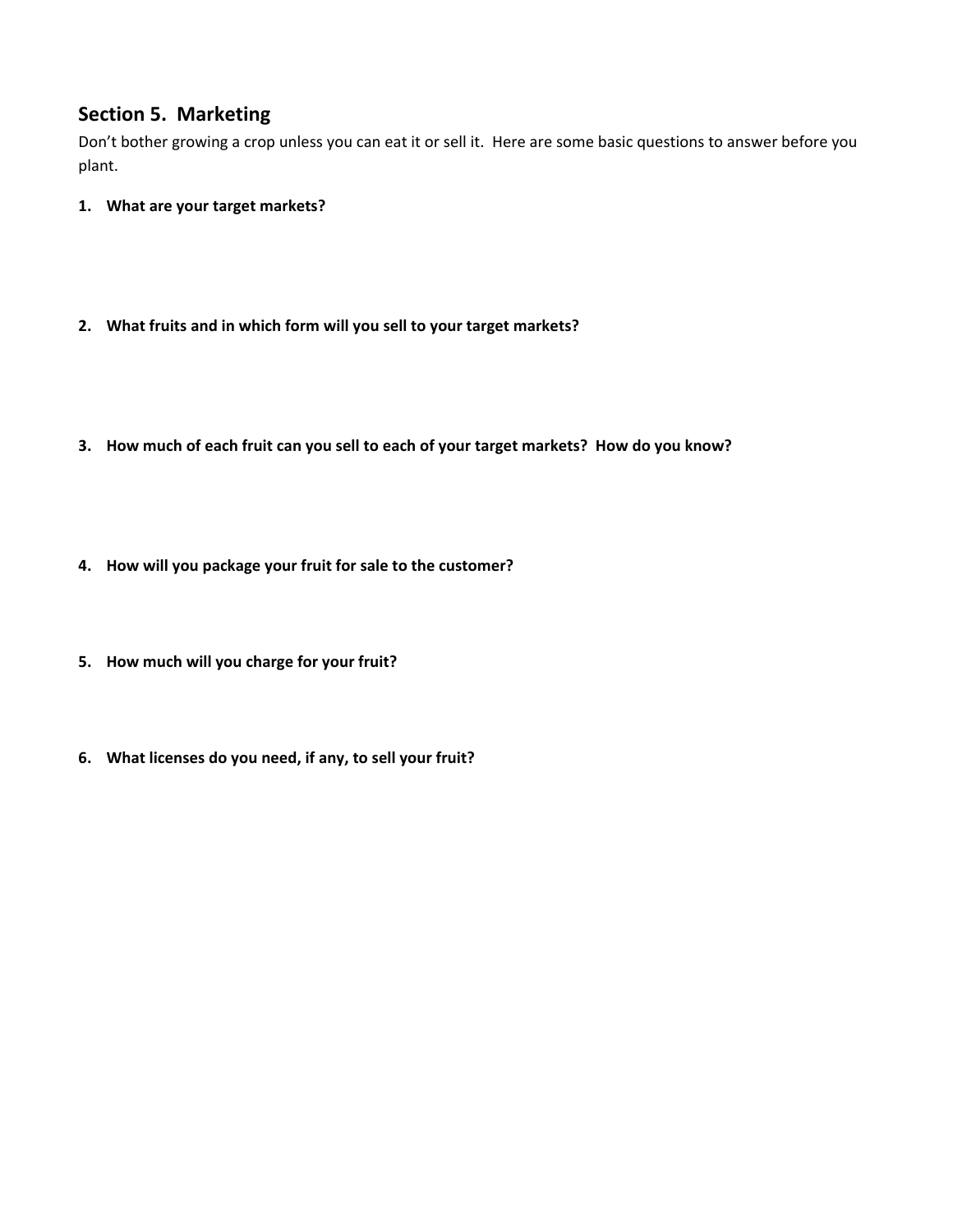## **Section 6. Labor**

As any commercial fruit grower will tell you, growing fruit takes a lot of work. You'll need a labor plan and if it includes employees you'll need to know what it takes to hire, supervise, pay, and protect your employees.

- **1. Will you have employees or do everything yourself?**
- **2. If you have employees what work will they do and when?**

3. Will family members help you do the work? How much time do they have? How do you know?

4. Who will harvest the crop? If not you, how will you pay them and how much will it cost?

5. Do you have liability insurance sufficient to protect your assets in case of injury or sickness incurred by **workers or customers?**

**6. Are you familiar with labor laws as they apply to minimum wage, social security withholding, worker's comp., worker protections standards, etc.?**